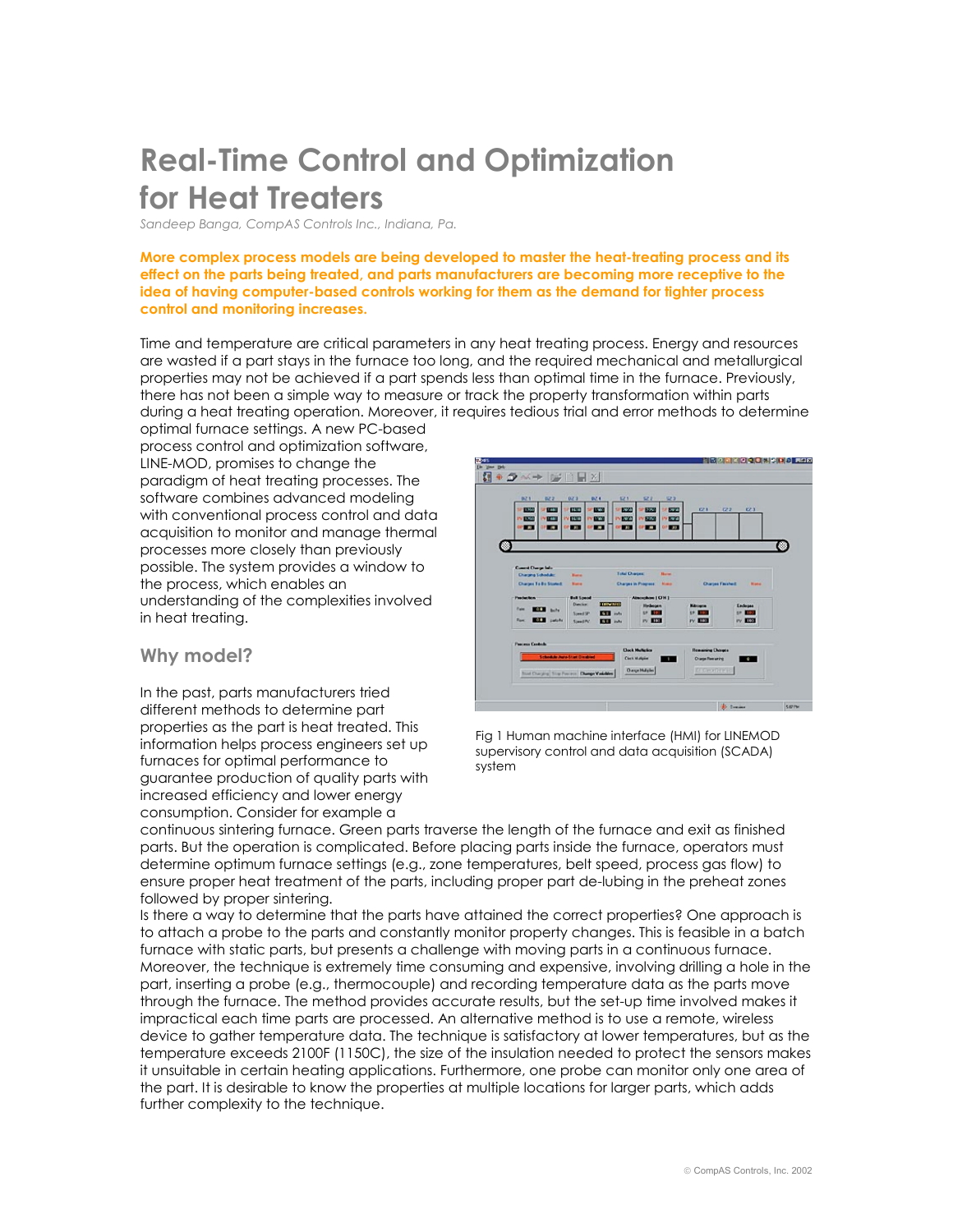LINEMOD, a new generation supervisory control and data acquisition (SCADA) system, was designed to meet this need, using a thermal model to predict the real-time part temperatures as they traverse the furnace. The PC-based system is connected to furnace controllers and continuously collects process data (Fig.1). Temperature data is used to generate a boundary condition profile inside the furnace. The system performs mathematical calculations using the boundary conditions to calculate part temperatures at every location inside the furnace. Models also are used to determine furnace settings, wherein an operator selects the part and supplies the desired part temperatures at strategic locations within the furnace. The system then calculates the optimum setting by taking into account the design criteria of the furnace.

## **Software system description**

The software system communicates directly to the furnace controllers to facilitate optimum furnace operation. Three main modules can function together or independently to control and optimize the furnace.

SCADA, Model and Diagnostics, belonging to a Level 2 family of control software, were developed solely for use in heat-treating applications. The system interfaces directly with the existing controllers, or Level 1 system, in a furnace (SLC, PLC, etc.) to upload valuable operational data and download furnace parameters. LINEMOD SCADA is designed not to interfere with the basic controllers of the furnace and, therefore, does not perform any PID functions. Operating set-points can be downloaded from the system, but if the PC system malfunctions, control of the furnace is transferred to the basic controllers.

While a Level 2 system adds flexibility and convenience to a Level 1 system, it does not take control away from the dedicated controllers. It enables centralized monitoring and control of the overall process, allowing the operator to easily view and modify parameters for several processes from one central console on the plant floor. The SCADA system includes Overview, Faceplate, Alarm, Trending and Profile screens.

The Overview screen provides a picture of the overall process. Background graphics, animation and informative displays accurately depict the heat treating process in real time. Set-points (SP) and process variables (PV) for belt speed, temperature, gas flow and dewpoint (if controllers are

available) are laid out in a convenient, intuitive format, which allows a quick snapshot. Other screen details include the name of the furnace, number of heating and cooling zones, the current user and their access privileges (read only or change).

The Faceplate screen (Fig. 2) allows a user to modify process parameters to control the furnace. Any controller on the furnace designed for two-way digital communications can be controlled by the system. Sudden temperature changes inside the furnace can adversely affect the life of furnace equipment (muffle and heating elements) and reduce efficiency. To help this situation, the latest software version



Fig 2 User can control the furnace by modifying process parameters on the Faceplate screen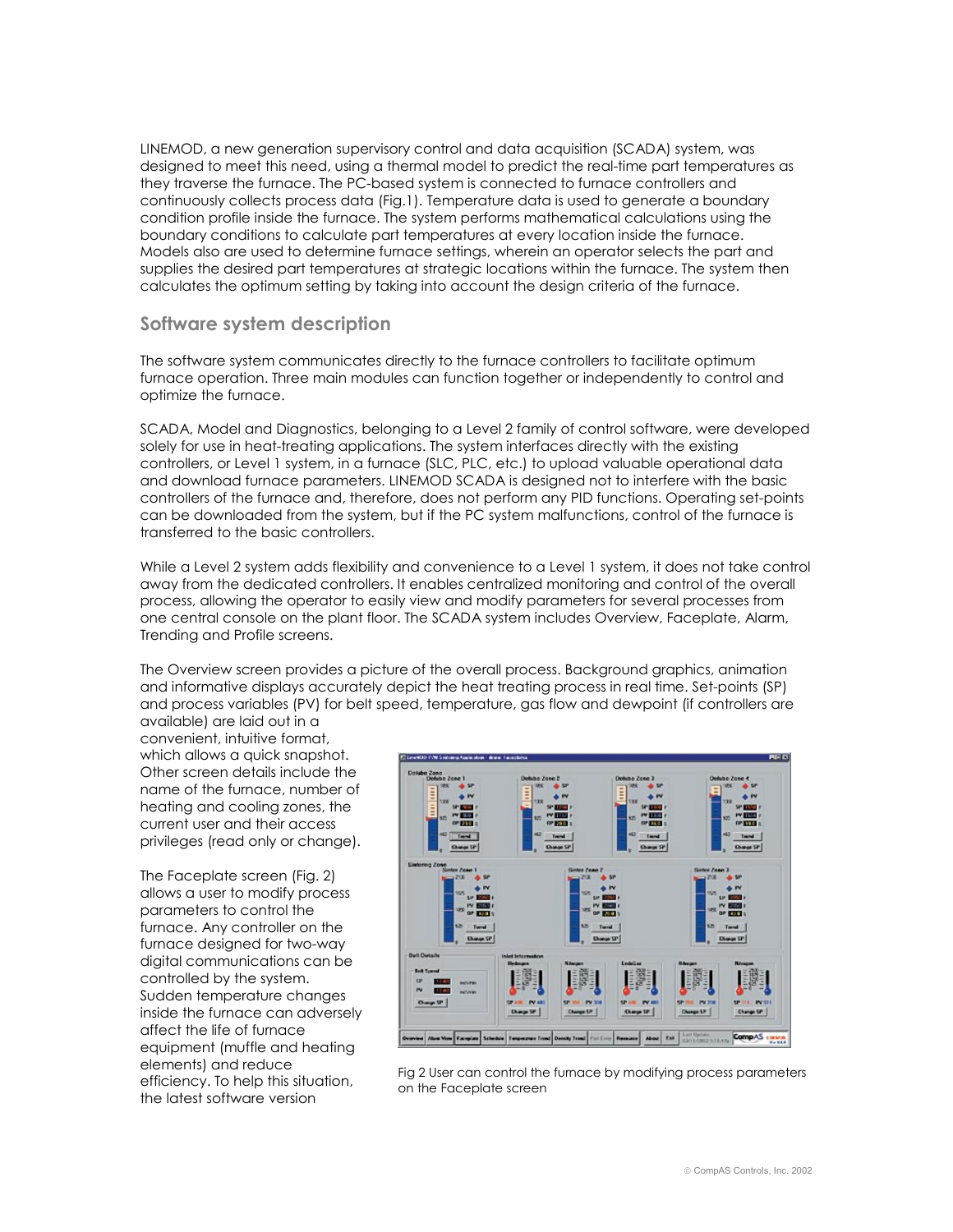includes proportional integral derivative (PID) settings in a user-friendly format. Although today's controllers can provide this functionality, it is not easily accessible and in most cases remains unused.

The SCADA system provides process and device alarms for user-defined conditions. The Faceplate screen allows a user to set process bands for acceptable deviation from the target. If the system detects an unplanned change in the process, the user is notified and the condition logged in the software database. The Alarm screen also allows a user to set alarms for zone "overtemps" and other digital devices the system may be connected to. Every alarm event carries details about the user, date, time, and condition that caused the alarm. Any action taken to rectify the condition also is logged in the alarm history.

Trending provides an effective way to monitor SP and PV trends for critical process parameters such as zone temperatures, electrical outputs, gas flow and dew point. A typical trending screen for the sintering application displays temperature and output trends over a specified time interval. Trending facilitates close supervision of critical process parameters and can be customized depending on the application and

#### user requirement.

The Profile screen (Fig. 3) plots a furnace temperature graph (profile) along the length of the furnace. The system reads the real time data from the zone thermocouples located at various locations along the furnace length. These readings are fitted within a curve to generate a continuous profile from one end of the furnace to the other. When coupled with the software's model subsystem, the profile screen displays a part profile together with the furnace profile allowing a user to compare the furnace and the part temperatures in the same overlay.

## **Data archiving and report generation**

# Another important part of the SCADA



Fig 3 Furnace temperature along the entire length of the furnace is plotted on a Profile screen

subsystem is data archiving and generating customized reports to view historical data. SCADA provides an effective way to collect process data that is used as an input for the model subsystem to optimize process parameters. These data also can be transported to other databases, statistical process control (SPC) or spreadsheet applications, such as Microsoft Excel.

#### **Modeling: a powerful tool**

Models residing in the control software track the internal conditions of the part as it travels through the furnace and to determine the optimum furnace parameters. The system uses the real-time calculated conditions of the part to fine-tune furnace parameters to attain optimum furnace conditions and obtain quality parts. It is virtually impossible to tell the actual difference in the furnace and part temperatures during an operation, and this system solves the problem by providing a temperature map of each individual part within the furnace at any point in the heating/cooling cycle. The part profile is continuously updated based on the furnace data. Determination of furnace operating parameters can be done on-line; the system calculates the parameters dynamically by feeding all design inputs and operating data to the models. Furnace data used to run the model include material, dimensions of muffle and refractory, zone lengths,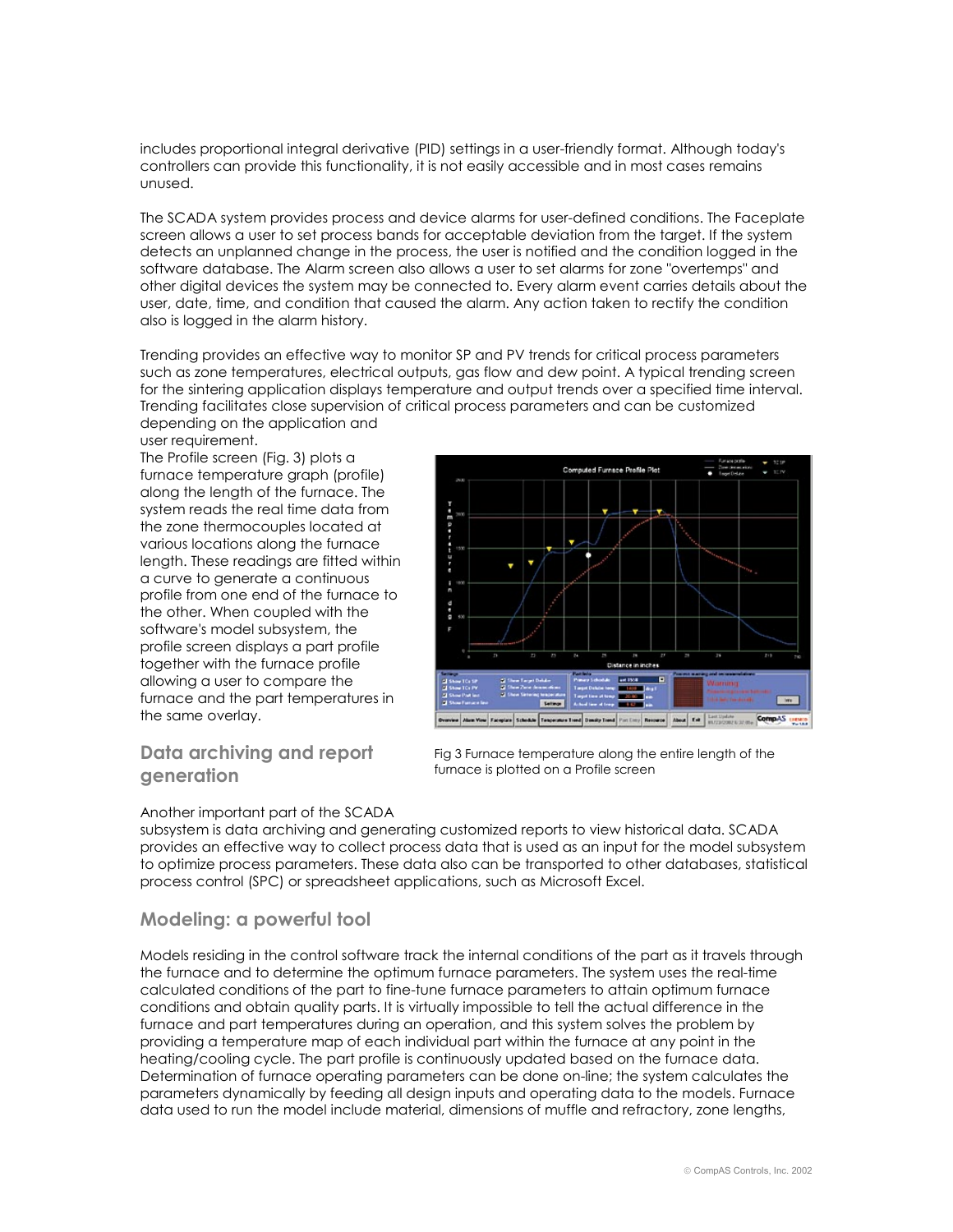and location of thermocouples. Operational data consist of zone temperatures, production rate and gas flow rates. Parts data include shapes, sizes and materials.

There are several modules in the software mathematical model, but the main engine that drives the model is built on transient finite element analysis. In this approach, a set of boundary conditions is applied to the algorithm to obtain the desired results.

## **Diagnostics**

Manufacturers typically collect process data required by their customers. While a majority of companies still use a pen and paper to manually record data, some have adopted electronic data-gathering systems, which allows reviewing process history to determine if something went wrong and what caused it. However, most recorded data still is in a format that presents a huge task for anyone trying to search through it for answers.

LINEMOD diagnostics provides an effective tool to help analyze and interpret data for process trends, carefully scanning incoming data for disturbances. For example, heating element and thermocouple failures often occur without

warning in powder-metallurgy sintering furnaces, translating into significant lost production. The diagnostics tool provides a way to predict inevitable heatingelement failures allowing ample time to accommodate any changes in the production schedule (Fig. 4).

The system establishes a benchmark from the historical temperature and electrical output values for each furnace zone and compares incoming data to this acceptable range of deviation. As a heating element degrades, it draws higher electrical current to achieve the same setpoint temperature, which causes the output to remain outside the acceptable range. A condition where zone output constantly remains over the acceptable level of output deviation is characterized as heating-element degradation.



Fig 4 Imminent furnace heating-element failure is predictable using control software diagnostics

The above diagnosis is based on two assumptions. One, there is no change in production rate; that is, an increase in belt speed or part charge weight results in an increase in production rate causing the output to increase beyond normal levels. The production function is given by belt velocity times charge weight (collective weight of all the pieces in a tray/batch). Two, there is no change in setpoints; an increase in setpoint value for zone temperature results in the heating element drawing more current, which could be misinterpreted by the system as a failing heating element. When heating element degradation is detected, a warning sign appears and remains until the condition is rectified.

A similar principle applies for detecting failing thermocouples, except that the PV drops or increases suddenly causing a deviation much greater in magnitude than in a heating element failure. To rule out a possible shutdown by the operator, where all zones will cool down at a similar rate, the temperature read out in one heat zone is compared with read outs in other heat zones. If the temperature gradient drastically deviates beyond the prescribed range of operation, the condition is diagnosed as a thermocouple failure.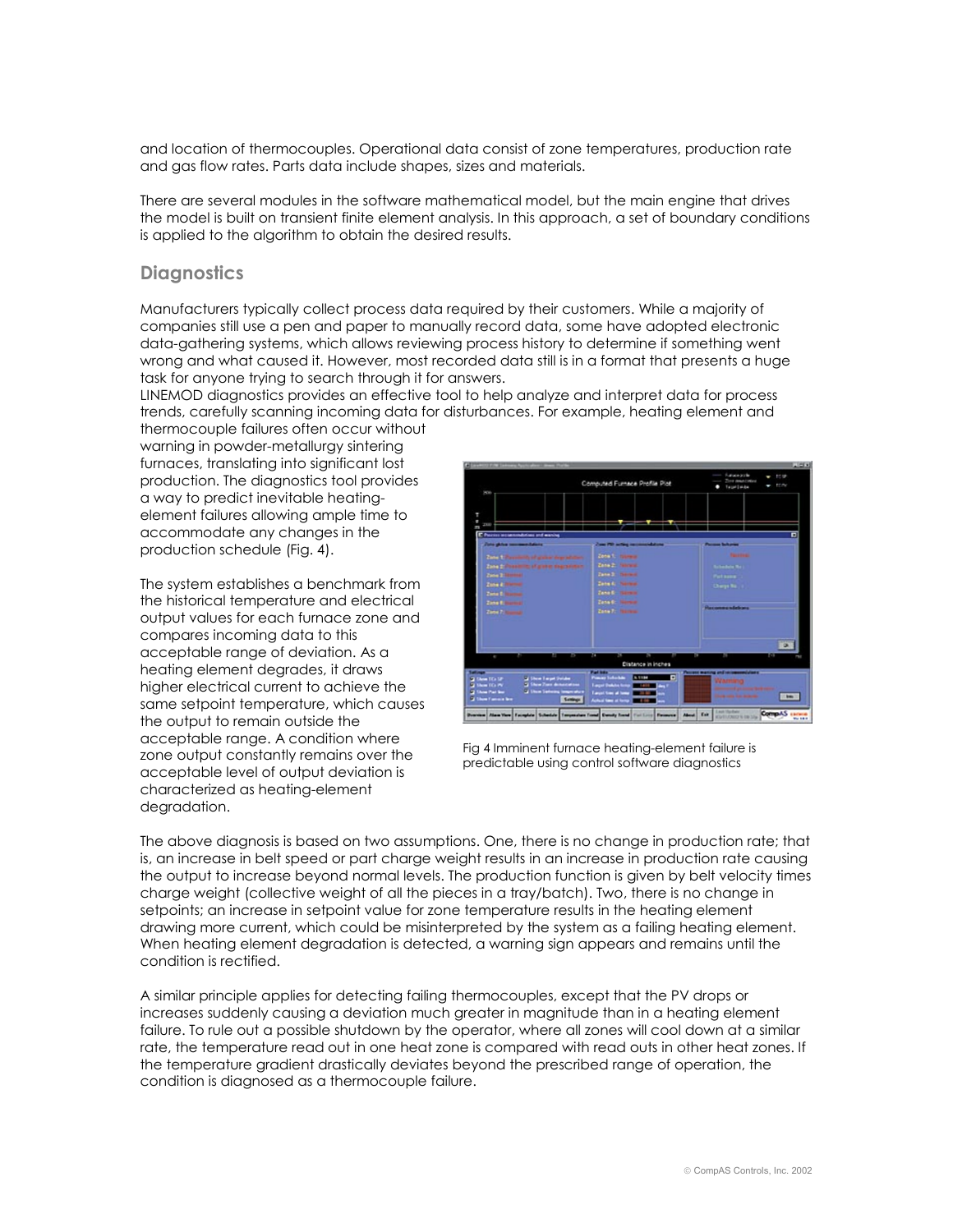## **System communication**

The control system resides on a standard PC running Windows-based operating systems such as Microsoft Windows NT 4.0 Work-station (preferably) or higher (Fig.5). The computer is connected to Level 1 controlling and monitoring devices

such as single loop controllers (SLCs), programmable logic controllers (PLCs), beltspeed controllers, proximity/motion sensors and analyzers/monitors (gas) on an operating furnace. Communication is established using device-dependent interface protocols including OPC standards, Modbus RTU, Modbus TCP and Ethernet. The control system can connect to most major brand name controllers and sensors. It does not replace dedicated controllers, but instead, it augments existing control systems by transferring critical process data from different controllers and monitors on the furnace to a centralized system.



Fig 5 Schematic of system communication

## **Client/server architecture**

The software is designed based on client/server architecture that has become a standard in network computing; the client makes a service request, and the server performs the computing to fulfill the request. This architecture reduces network traffic by providing a query response rather than total file transfer. It improves multiuser updating through a graphical-user-interface front end to a shared database. The server (plant floor application) directly communicates with the furnace controllers, collects and stores data in the database. A client (desktop application) reads the data from the database and displays it in a user-friendly graphical user interface (GUI) on multiple computers, which may be located in various geographical locations.

## **Internet application**

The Internet is playing a big role in shaping the future of worldwide manufacturing businesses, such as petroleum, metals, pulp and paper, and glass industries, which realize the value of automated

data acquisition. The Internet has taken this to the next level, enabling sharing of plant floor data across various divisions to improve and streamline processes and implement uniform operations. The heat treating industry has been slow to adopt this technology but is "gearing up" to embrace it. eProcessView CompAS's eProcessView is a web application that provides remote users with viewing (read-only) access to furnace process data using any standard web-enabled computer (Fig. 6). It connects the factory floor to the world and brings the power of remote diagnostics and collective troubleshooting to the heat treating industry. The application integrates seamlessly with the software control system at a plant and transfers process



Fig 6 eProcessView architecture provides remote user with viewing access to furnace process data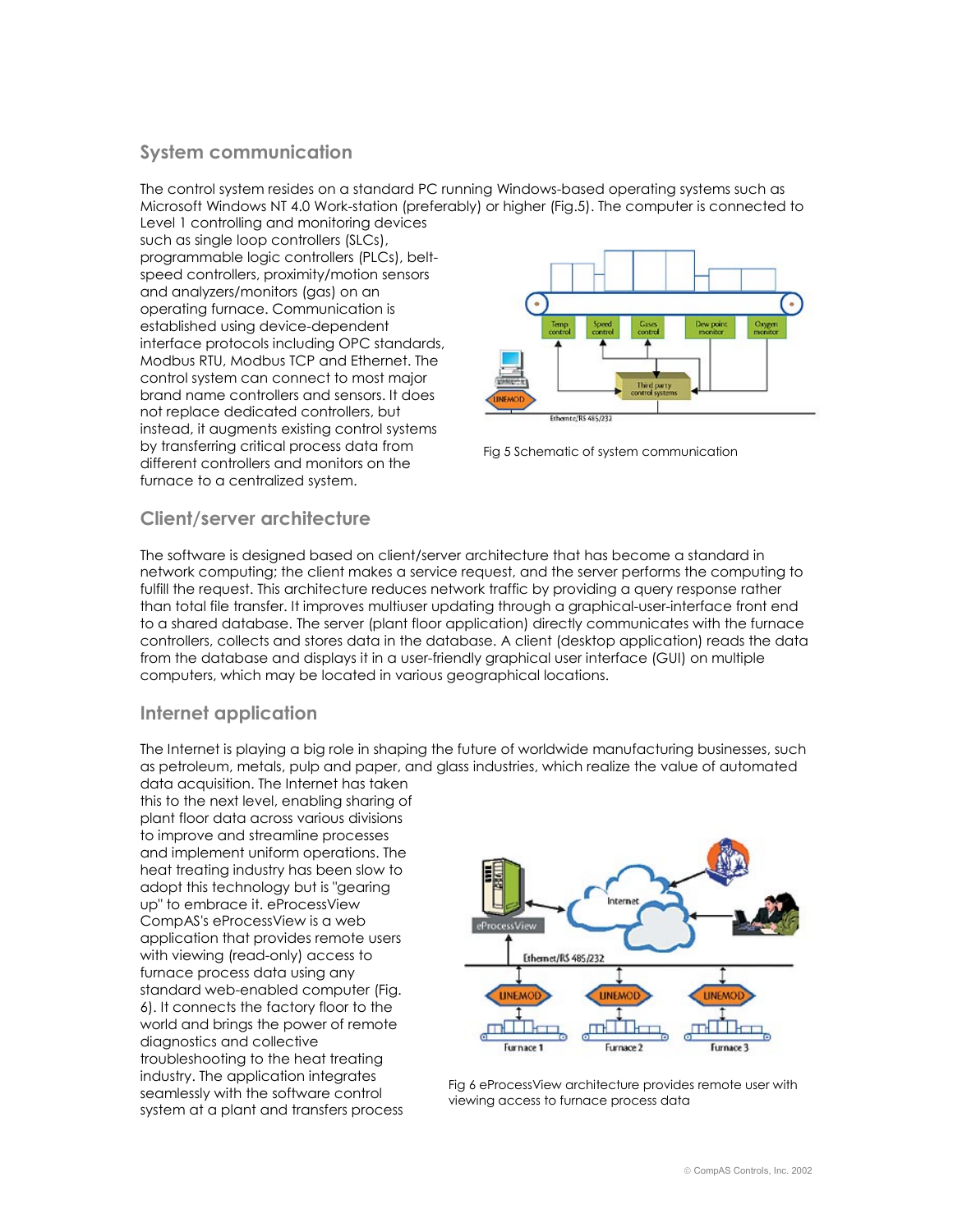and product data to a central server at CompAS. An authorized user can view the process live from any location, on a standard web browser.

To use eProcessView, both the client and server must be connected to the Internet. The client can use any type of Internet connection including a dial up modem, but the server preferably should be on a dedicated Internet connection such as a LAN (local area network), WAN (wide area network) or DSL. Also, the client PC must be equipped with a standard web browser. No other software, driver or application is required on the client PC.

Most companies support some type of computer network, and the control system server is connected to the existing Intranet/Extranet just like any other computer. Once on the network, the server and eProcessView communicate with each other via a port on the company's LAN. The allocated port sends data from the plant floor to the eProcessView server. Any type of service request arising from a computer on the network (client) is serviced using the specific port associated with that particular application (in this case eProcessView). User access to the server to view the real time process is granted via an assigned username and password. Secure architecture The eProcessView incorporates several security features to address the issue of Internet security. The web server sits between the client and the server on the plant floor forming a pass that can be closed should the application detect any foreign intrusion. The system uses proprietary tools coupled with Microsoft Windows NT's security to manage and authenticate users.

#### **User benefits**

Real-time monitoring: eProcessView allows authorized users to view, analyze and manage the thermal process anytime, anywhere using a standard web browser. A faceplate screen provides a real-time picture of temperature, belt speed, gas flow and dew-point variables for all preheat, high heat and cooling zones on the furnace. The profile screen displays a time versus temperature graph (profile) for the furnace and parts and also provides time at temperature, which denotes the amount of time parts should either be at or over the target temperature to develop the desired hardness, strength and other metallurgical properties.

Joint problem solving and uniform operations: eProcess-View collects information from multiple sources on the plant floor. Raw material suppliers, equipment OEMs and heat treaters can collaborate to solve process problems, reducing the time required to resolve quality issues. For companies having large-scale operations, especially in different locations, the system provides the power to view on a desktop PC disparate processes simultaneously. Company personnel can review and analyze processes from any location and implement uniform operations. Small to medium-sized heat treating operations can easily share process information with off-site consultants and can outsource process data storage and analysis needs, allowing them to concentrate on their core business.

Secure data warehouse: Because lost data can mean delayed production or other problems, realtime data from the plant floor is stored in the eProcessView web server at a secure location. If an event on the plant floor makes data in LINEMOD unusable, eProcess-View can be used as a backup to retrieve process information.

Extensibility and ease of use: The Internet-based architecture allows new processes to be added as easily as the number of users viewing them. Thin client technology means that clients do not need extensive hardware to run the application, because all information is managed on the server. The client just needs a web browser and access to the Internet. The only maintenance required is on the server, which is managed by the company hosting the web application. Users can quickly learn to use the software because most of the application tools are extensions of web tools that come standard on a browser, saving a lot of the costs associated with training and implementing a process management solution.